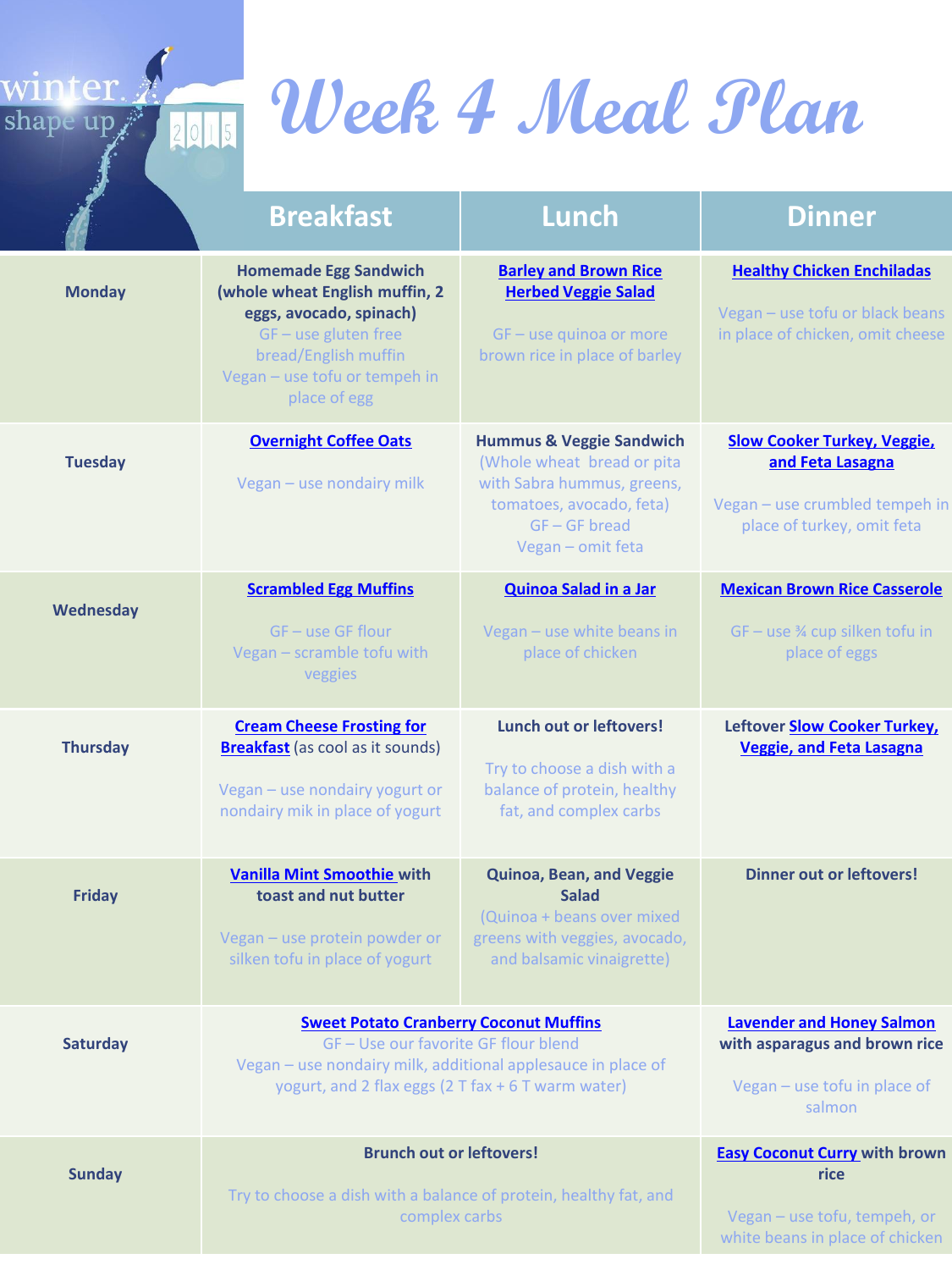



# **Produce**

Bananas Spinach Tomatoes (3) Red onion (1) Yellow onions (3) Carrot (1) Cucumber (1) Bok choy Red bell pepper (1) Green bell pepper (1)  $Lime(1)$ Zucchini (2) Asparagus Mixed greens Salad veggies of choice Avocado Cilantro Basil Mint **Parsley** Garlic **Shallots** 

# **Meat**

Turkey Sausage (1 lb) Rotisserie chicken Salmon filets Chicken breasts (1 lb)

# **Dairy & Eggs**

Eggs Milk Plain yogurt Feta cheese Shredded cheddar cheese

# **Canned & Jarred Goods**

Black beans (1) Beans of choice Crushed tomatoes (28 oz) Coconut milk (15 oz) Diced green chilies (4 oz) Unsweetened applesauce Marinara sauce Sweet potato puree Salsa Almond butter

# **Dry Goods & Bread**

Brown rice **Barley** Quinoa **Oats** Corn tortillas Whole wheat bread/pita English muffins Nuts, seeds, and dried fruit of choice Ground flaxseed Spelt flour Whole wheat pastry flour Lasagna noodles **Dates** Dried cranberries Unsweetened coconut

# **Seasonings, Condiments & Staples**

Olive oil Red wine vinegar Balsamic vinegar Dijon mustard Curry paste Curry powder Chili powder Cumin Dried lavender Granulated sugar Brown sugar **Honey** Pumpkin pie spice Baking soda Vanilla extract cinnamon Coffee concentrate Sabra hummus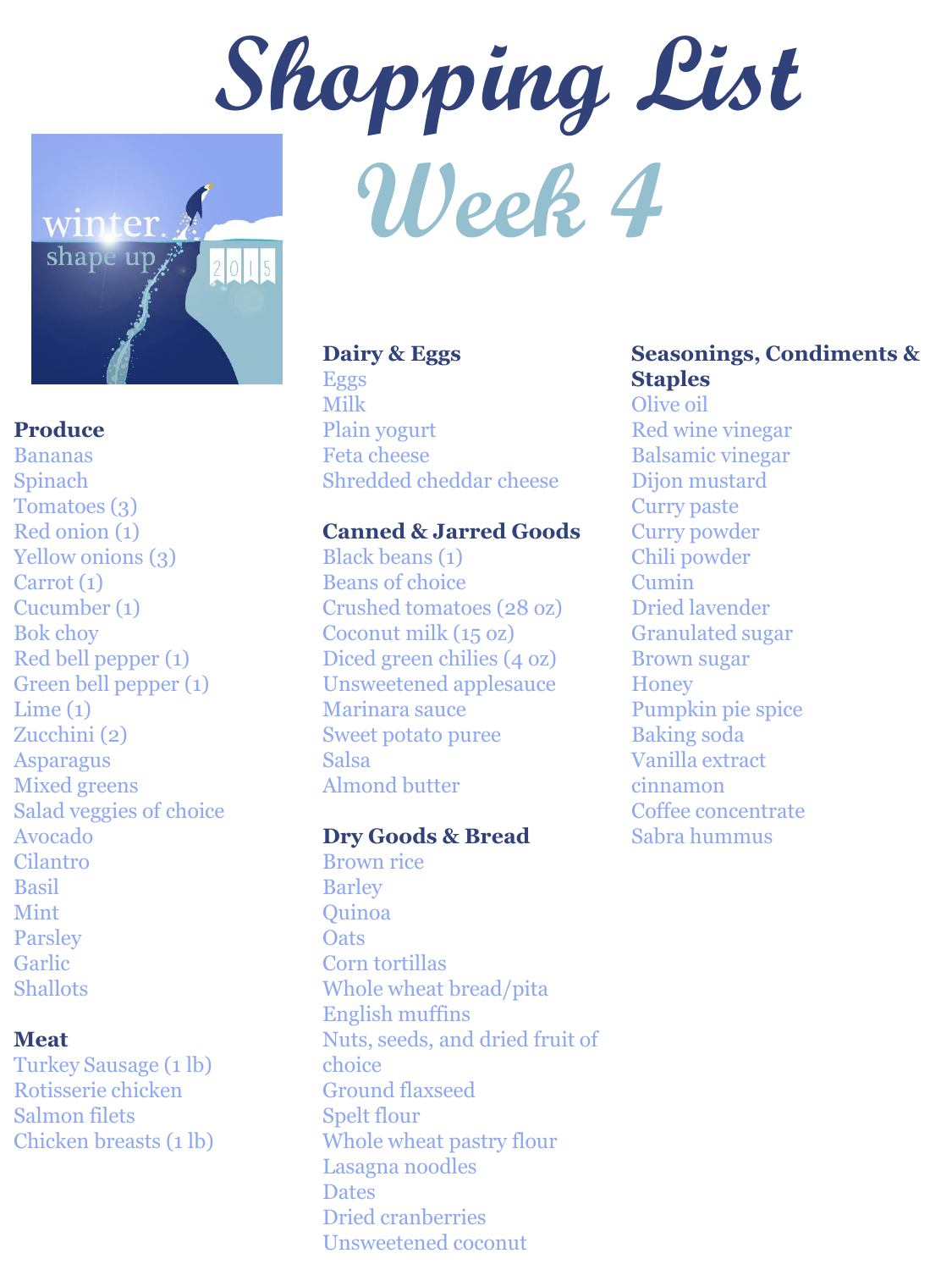



Bananas Spinach Tomatoes (3) Red onion (1) Yellow onions (3) Carrot (1) Cucumber (1) Bok choy Red bell pepper (1) Green bell pepper (1)  $Lime(1)$ Zucchini (2) Asparagus Mixed greens Salad veggies of choice Avocado Cilantro Basil Mint Parsley Garlic Shallots

#### **Proteins**

Nondairy milk Firm tofu Silken tofu Tempeh Nondairy yogurt Protein powder



**Canned & Jarred Goods**

Black beans (1) Beans of choice Crushed tomatoes (28 oz) Coconut milk (15 oz) Diced green chilies (4 oz) Unsweetened applesauce Marinara sauce Sweet potato puree Salsa Almond butter

# **Dry Goods & Bread**

Brown rice Barley Quinoa **Oats** Corn tortillas Whole wheat bread/pita English muffins Nuts, seeds, and dried fruit of choice Ground flaxseed Spelt flour Whole wheat pastry flour Lasagna noodles **Dates** Dried cranberries Unsweetened coconut

# **Seasonings, Condiments & Staples**

Olive oil Red wine vinegar Balsamic vinegar Dijon mustard Curry paste Curry powder Chili powder Cumin Dried lavender Granulated sugar Brown sugar **Honey** Pumpkin pie spice Baking soda Vanilla extract cinnamon Coffee concentrate Sabra hummus